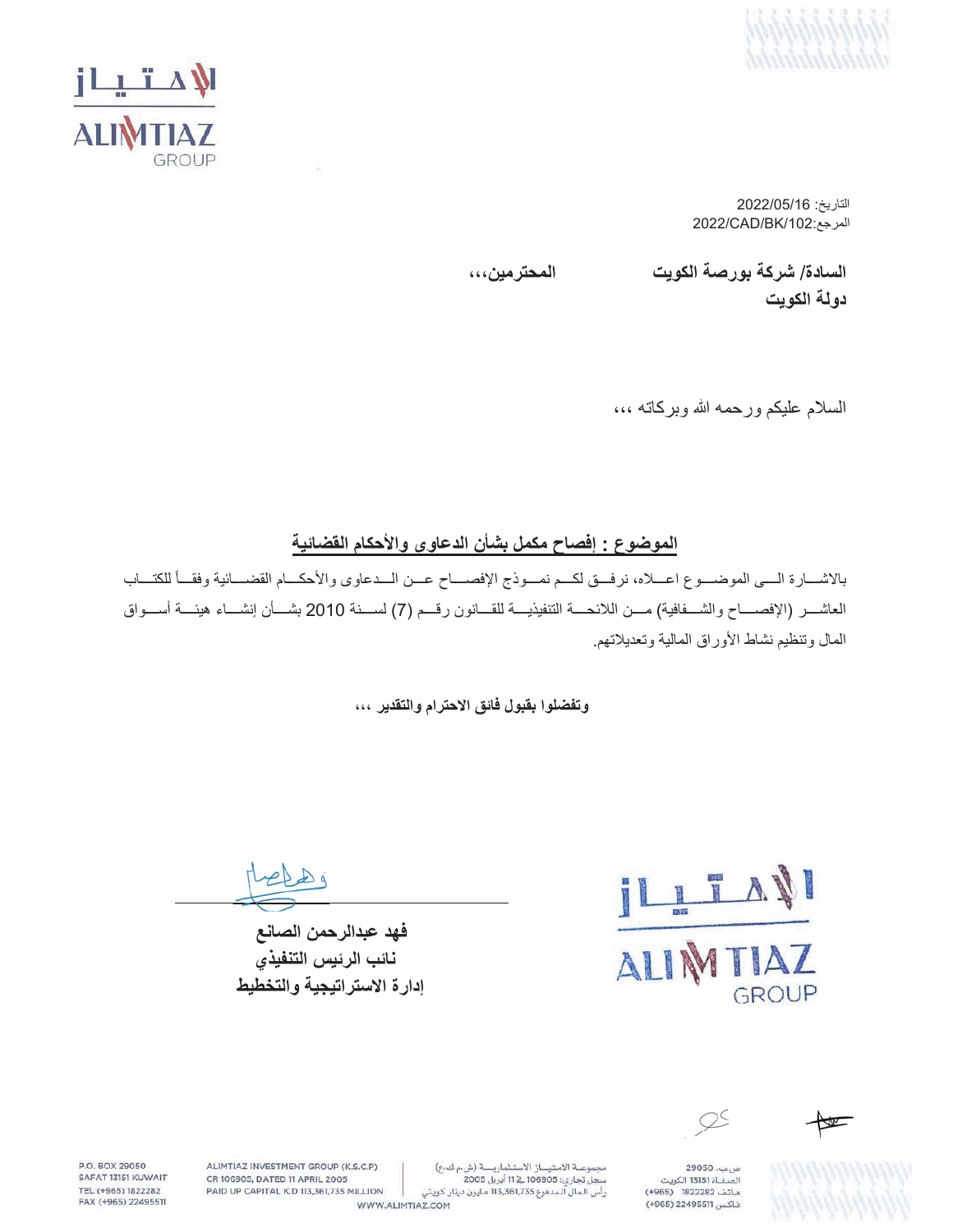



## نموذج الإفصاح عن الدعاوى والأحكام القضائية

| 2022/05/16                                                                                                                                                                                                                                                                                        | التاريخ                                 |
|---------------------------------------------------------------------------------------------------------------------------------------------------------------------------------------------------------------------------------------------------------------------------------------------------|-----------------------------------------|
| شركة مجموعة الامتياز الاستثمارية                                                                                                                                                                                                                                                                  | إسم الشركة المدرجة                      |
| 22/4666 تجاري كلي، الرقم الآلي للقضية: 220863790                                                                                                                                                                                                                                                  | رقم القضية الآلي- رقم الدعوى            |
| مطالبسة بمبلسغ 113,194,334.064 د.ك (مائسة وثلاثسة عشسر مليسون دينسار ومائسة وأربعسة وتسسعون<br>ألــف وثـــلاث مائـــة وأربعـــة وثلاثـــون دينـــار كـــويتي و64 فلـــس) مـــع التعـــويض، متعلقـــة بشـــكل رئـــيس<br>بأعمال سعي خاصة بأرض الجولف بمشروع لوسيل (قطر) بحسب ادعاء الشركة المدعية. | موضوع القضية                            |
| 2022/05/16                                                                                                                                                                                                                                                                                        | تاريخ الحكم                             |
| محكمة اول درجة                                                                                                                                                                                                                                                                                    | المحكمة التى أصدرت الحكم- الدائرة       |
| شركة مجموعة الإمتياز الاستثمارية ش م ك ع (مدعى عليها).<br>شركة أعيان الخليجية ش ش و (مدعية)<br>$\overline{\phantom{a}}$                                                                                                                                                                           | أطراف الدعوى                            |
| شركة مجموعة الإمتياز الاستثمارية ش م ك ع. (مدعى عليها).                                                                                                                                                                                                                                           | الحكم لصالح                             |
| المحكمة تقضي بعدم الاختصاص الولائي لنظر الدعوى.                                                                                                                                                                                                                                                   | منطوق الحكم أول درجة                    |
|                                                                                                                                                                                                                                                                                                   | منطوق حكم الاستئناف                     |
|                                                                                                                                                                                                                                                                                                   | منطوق حكم التمييز                       |
| لا يوجد                                                                                                                                                                                                                                                                                           | الأثر المتوقع على الشركة نتيجة<br>الحكم |



فكلطامخ

فهد عبدالرحم*ن* الصانع نائب الرئيس التنفيذ*ي* إدارة الاستراتيجية والتخطيط

> $\varphi$  $\approx$

ص،ب، 29050<br>الصفــاة 13151 الكويت<br>هـاتـف 1822282 (4965+) فاكس 22495511 (+965)

WWW.ALIMTIAZ.COM

ALIMTIAZ INVESTMENT GROUP (K.S.C.P) CR 106905, DATED 11 APRIL 2005 PAID UP CAPITAL K.D 113,361,735 MILLION

**P.O. BOX 29050<br>SAFAT 13151 KUWAIT** TEL (+965) 1822282 FAX (+965) 22495511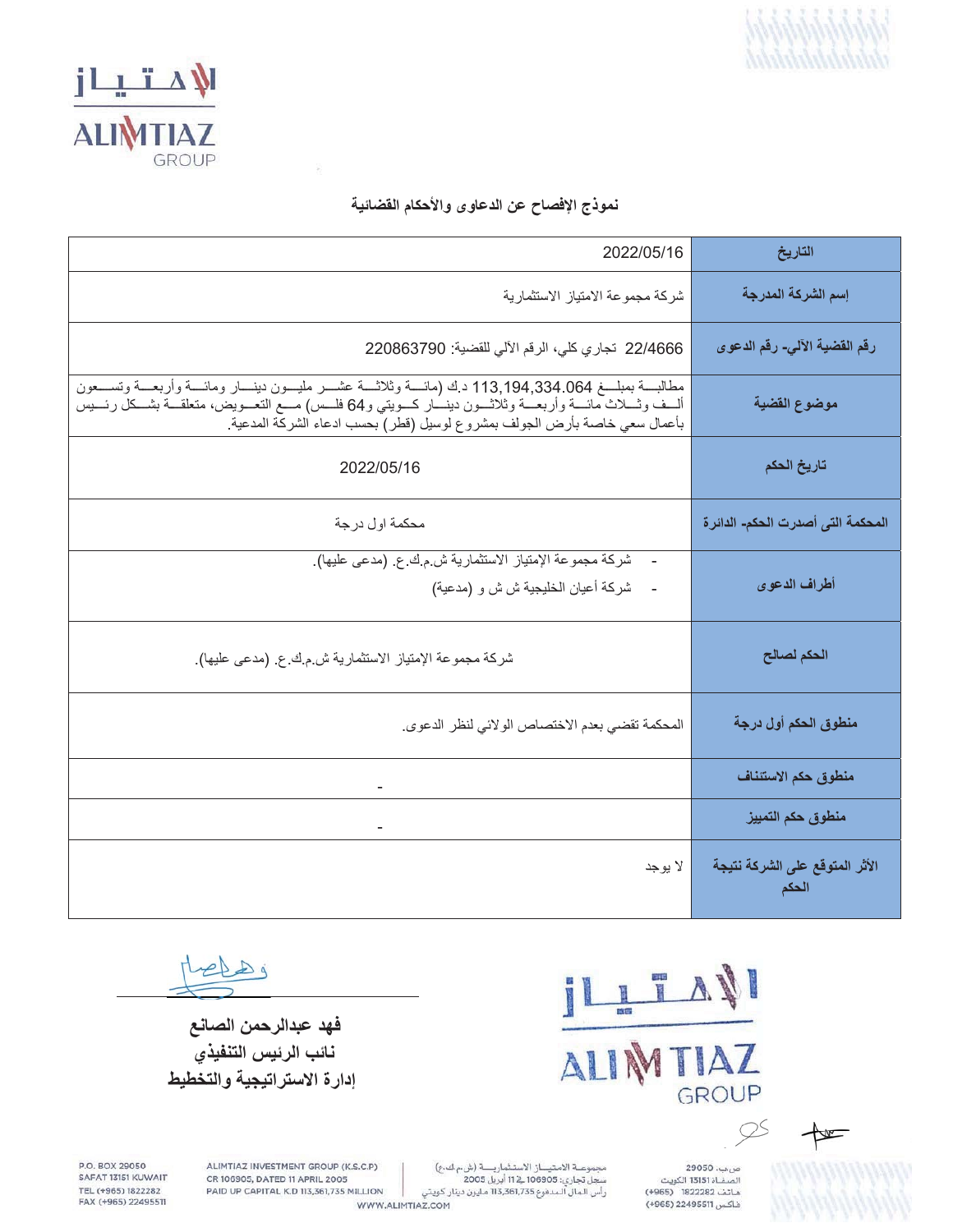



Date: 16/05/2022 Ref: 2022/CAD/BK/102

## **Boursa Kuwait Company Kuwait**

## **Subject: Supplementary Disclosure of Lawsuits & Court Judgment**

With reference to the above subject, find attached disclosure form of lawsuits & court judgment in accordance with Book Ten (Disclosure and Transparency) of the executive bylaws of Law No. (7) of 2010 regarding the establishment of the capital markets authority and regulating securities activities and their amendments.

Sincerely,

 **Fahed Abdulrahman Al-Sane Executive Vice President Strategy and Planning Department**





**P.O. ROY 29050** SAFAT 13151 KUWAIT TEL (+965) 1822282 FAX (+965) 22495511 ALIMTIAZ INVESTMENT GROUP (K.S.C.P) CR 106905, DATED 11 APRIL 2005 PAID UP CAPITAL K.D 113,361,735 MILLION

مجموعة الامتياز الاستثمارية (ش مك ع) سجل تجاري: 106905 فے 11 أبريل 2005 رأس الـمال الـمدفوع 113,361,735 مـليون دينار كـويتي WWW.ALIMTIAZ.COM

ص بب، 29050 .<br>الصفــاة 13151 الكويت هاتف 1822282 (4965) فاكس 22495511 (965+)